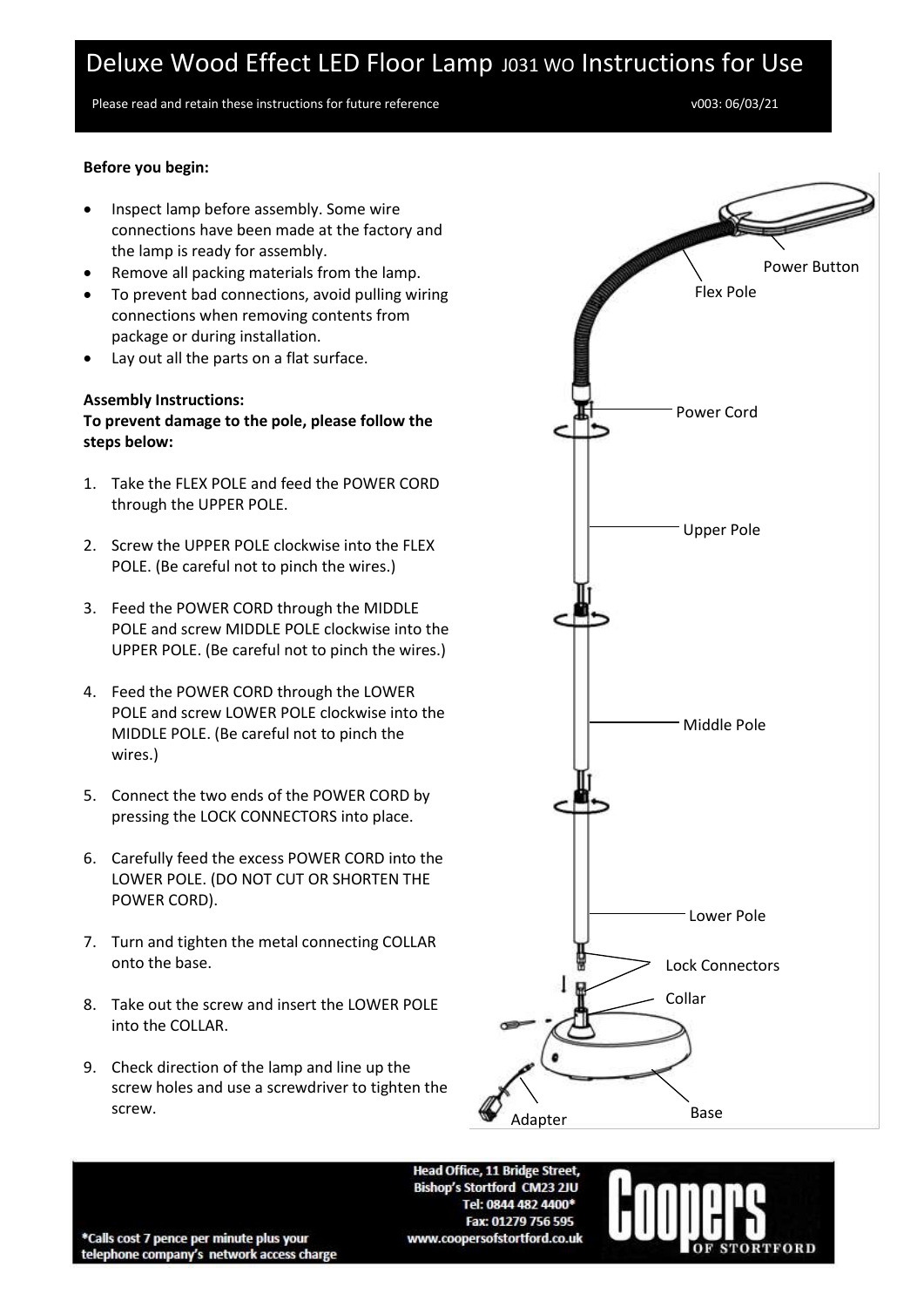Please read and retain these instructions for future reference values and the vool of  $\sqrt{003}$ : 06/03/21

10. Be careful not to pinch the cord between any metal parts.

11. Plug the DC plug into the socket on the base.

12. Plug the ADAPTER into outlet and now the lamp is ready for use.

The LEDs are specially formulated to simulate the characteristics of natural sunlight. They are nonreplaceable and should give up to 50,000 hours of use. 50,000 hours 365 days a year Assume 4 hours use summer time 7pm – 11pm for 182.5 days every day = 730 hours Assume 6 hours use winter time 5pm – 11pm for 182.5 days every day = 1095 hours Total annual hours: 1825/50,000 = 27 years

### **Operation Instructions:**

The LED Floor Lamp has three different colour settings,

- 6,000K = full spectrum light mode
- $\bullet$  4,500K = soft white mode
- $\bullet$  3.000k = warm-white mode
- 1. Touch the power button to turn on the lamp to the 6,000K colour temperature level which is the full spectrum light mode.
- 2. Touching and holding the power button again will gradually dim the light to its lowest level, then gradually brighten to its highest level and dim back to its lowest. When the dimming feature reaches your desired brightness, release the button.
- 3. Touching the power button again will turn off the lamp.
- 4. If the power button is touched again within 5 seconds the lamp will enter the 4,500K colour temperature level which is the soft-white mode. Touching and holding the power button again will gradually dim the 4,500K light mode.
- 5. Touching the power button again will turn off the lamp.
- 6. If the power button is touched again within 5 seconds, the lamp will enter the 3,000K temperature mode which is the warm-white level. Touching and holding the power button again will gradually dim the 3,000K light colour.
- 7. If the power button is quickly touched repeatedly without holding, the light will rotate between the different colour modes.
- 8. If the lamp is turned on after 5 seconds, the light will go back to the last colour.

### **TECHNICAL INFORMATION:**

| LED Class:    | Ш            |
|---------------|--------------|
| Power supply: | DC14V, 0.75A |
| Power output: | 12W          |

### **Caution:**

**Do not tilt the lamp head to the left or right of the base to avoid tipping.**

Head Office, 11 Bridge Street, Bishop's Stortford CM23 2JU Tel: 0844 482 4400\* Fax: 01279 756 595 www.coopersofstortford.co.uk

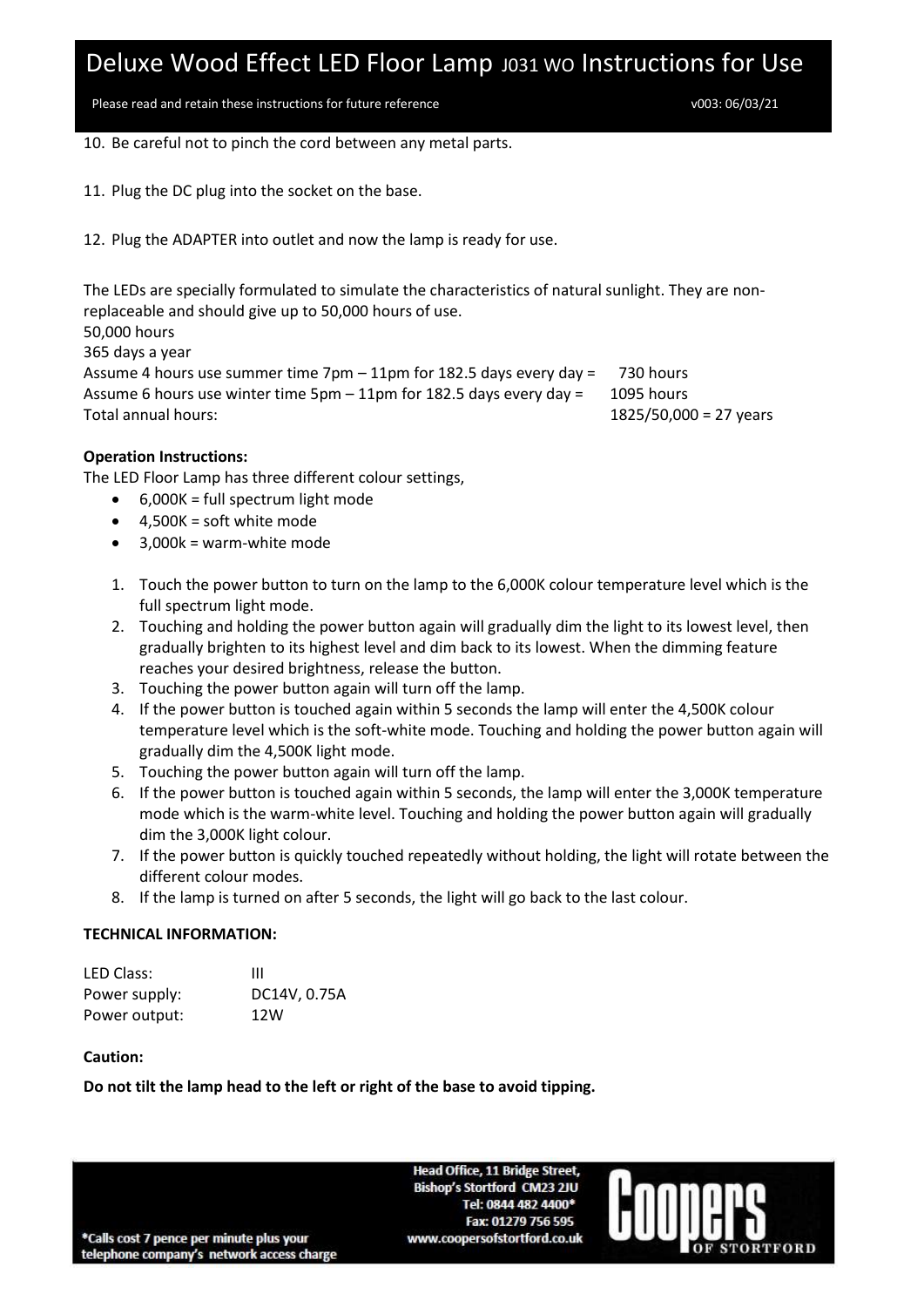Please read and retain these instructions for future reference values and the volume volume volume volume volume

ORTFORD

#### **WARNINGS AND SAFETY INSTRUCTIONS:**

- THE EXTERNAL FLEXIBLE CABLE OR CORD OF THIS LUMINAIRE CANNOT BE REPLACED; IF THE CORD IS DAMAGED, THE LUMINAIRE SHALL BE DESTROYED.
- ENSURE THAT YOUR MAINS VOLTAGE CORRESPONDS TO THAT STATED ON THE UNIT.
- USE ONLY THE ADAPTOR SUPPLIED.
- NEVER USE THE UNIT IF ANY PART IS DAMAGED.
- THERE ARE NO USER SERVICEABLE PARTS, IF A FAULT DEVELOPS, THE UNIT MUST BE RETURNED TO THE SUPPLIER FOR REPAIR/REPLACEMENT SUBJECT TO GUARANTEE CONDITIONS.
- DO NOT ALLOW THE UNIT TO GET WET.
- DO NOT ALLOW THE CABLE TO LIE ON HOT SURFACES.
- DO NOT LOOK DIRECTLY AT THE LIT LEDS.
- ROUTE THE POWER CABLE SO THAT IT WILL NOT GET WALKED ON OR PULLED (TRIP HAZARD).
- DO NOT ALLOW CHILDREN TO PLAY WITH THIS UNIT, IT IS NOT A TOY.
- THIS UNIT SHOULD NOT BE USED BY PERSONS (INCLUDING CHILDREN) WITH REDUCED PHYSICAL, SENSORY OR MENTAL CAPABILITIES, OR LACK OF EXPERIENCE AND KNOWLEDGE, UNLESS THEY HAVE BEEN GIVEN SUPERVISION OR INSTRUCTION CONCERNING USE OF THE UNIT BY A PERSON RESPONSIBLE FOR THEIR SAFETY.
- THE UNIT IS NOT INTENDED TO BE OPERATED BY MEANS OF AN EXTERNAL TIMER OR SEPARATE REMOTE-CONTROL SYSTEM.

### **CARE AND CLEANING INSTRUCTIONS:**

- Always switch off and unplug before cleaning.
- Do NOT use polishes or cleaners.
- Wipe surfaces with a soft dry cloth.
- Allow to dry thoroughly before further use.
- Store the appliance in a dry, clean and stable place.

**Head Office, 11 Bridge Street, Bishop's Stortford CM23 2JU** Tel: 0844 482 4400\* Fax: 01279 756 595 www.coopersofstortford.co.uk